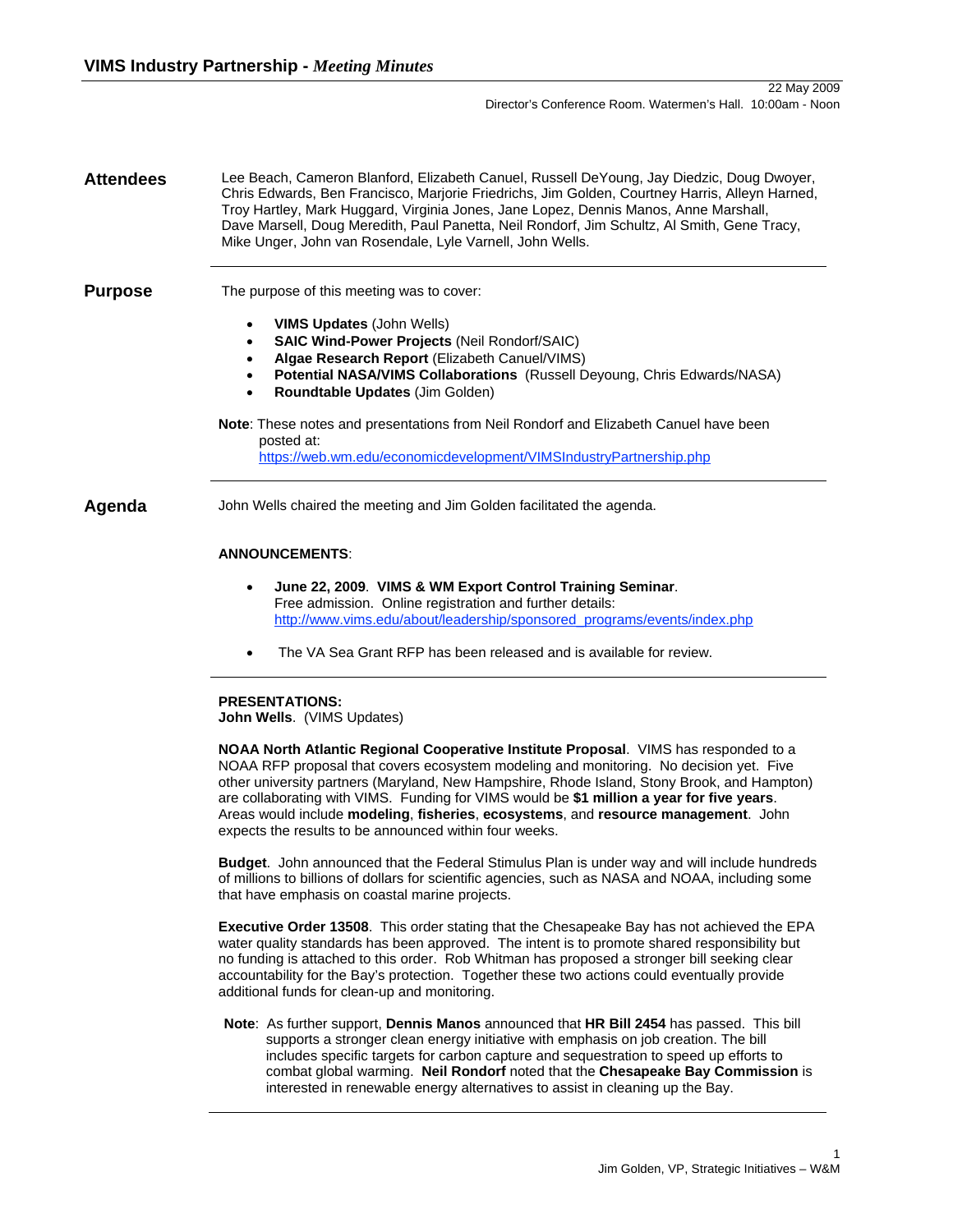# **Agenda**, cont. **PRESENTATIONS:**

#### **Neil Rondorf**. (SAIC Wind-Power Projects)

Neil presented an overview of how **wind power technology** is advancing as an alternative to dependence on fossil fuel. These findings will help Virginia to meet energy needs. Currently, the State is second only to California in importing energy.

Neil reported on his recent study of wind turbine models in Europe. The importance here is that these wind turbine projects have produced actual plant and operating costs needed for more accurate research on costs and profit potential. He noted that using \$90 per short ton as a reference price for coal, the costs per KWT are lower for wind (roughly 10 cents) than for coal (about 14 cents) and are similar to those for gas (about 11 cents).

In addition to demonstrating economic viability, he has been working on issues related to the on-shore transmission grid, identifying suitable off-shore sites in partnership with the Navy, and environmental impacts. The likely site is about 12 miles off-shore which would arguably place it out of sight. The shipping lanes are further out, except for barge traffic along the coast. The 30-meter water depth would permit standard platforms used in Europe, with pilings and jack up rigs.

#### **Other SAIC Coordination**

SAIC is working with **VCERC. ODU** researchers are working on wind data, tower foundation designs, and electrical connection designs. **JMU** is working on GIS systems to identify potential ocean areas that might be used for wind turbines without conflicts with other uses. SAIC is coordinating with the **US Navy** on the research because of its high energy consumption, its interest in the sea lanes, and the need to coordinate operations in regions with existing wind-power projects. The **Corps of Engineers** has completed a draft environmental impact report. **Homeland Security** is looking at the physical security issues.

#### **Next Steps**

To move this technology forward, Neil feels these steps need to happen:

- 1. The Federal and State governments must be in dialogue and supportive. The government also owns the land needed to locate these turbines.
- 2. Private capital is available if we can provide credible evidence of profit potential.
- 3. The Navy wants to control these locations and needs to have a voice.
- 4. Senators Warner and Webb are working to get guaranteed loans for this new technology.
- 5. The Virginia legislature needs to come on board as well.

**Note**: **Dominion Virginia** has started to invest is wind technology and has partnered with BP in a terrestrial wind farm initiative.

#### **Projected Start**

Neil expects that it will take two years for permitting and then **three years** to complete. He thinks the first target will be for 300 MW. Full build-out to something like 3,700 MW would take about twenty years.

#### **Elizabeth Canuel.** (Algae Research Report)

Under the leadership of VIMS and the William & Mary Research Institute (WMRI), research began nine months ago on the study of algae as an alternative energy source. Liz described the work on algae as an attempt to turn pollution into fuel. The work has concentrated on using wild algae to both filter nutrient pollution from waterways and to then use the biomass to produce fuel. Liz confirmed the encouraging study results of using algae as an alternative energy source – especially to oil. The challenge is that production costs for algae remain high. One solution for cuttings these costs is a technology that called the **Algal Turf Scrubber (ATS® ) method**. ATS has proven to be simple, economical, adaptable, safe, and resilient.

This technology removes nutrient pollution from waterways and converts it at low cost into algae usable as feedstock for biofuels. Liz discussed an example system deployed in Florida. A smaller, 4' x 80' system is being tested at VIMS. This is the first application of the system in a saline environment. Researchers are testing the effectiveness of the system in removing contaminants and investigating the biomass characteristics of the algal community.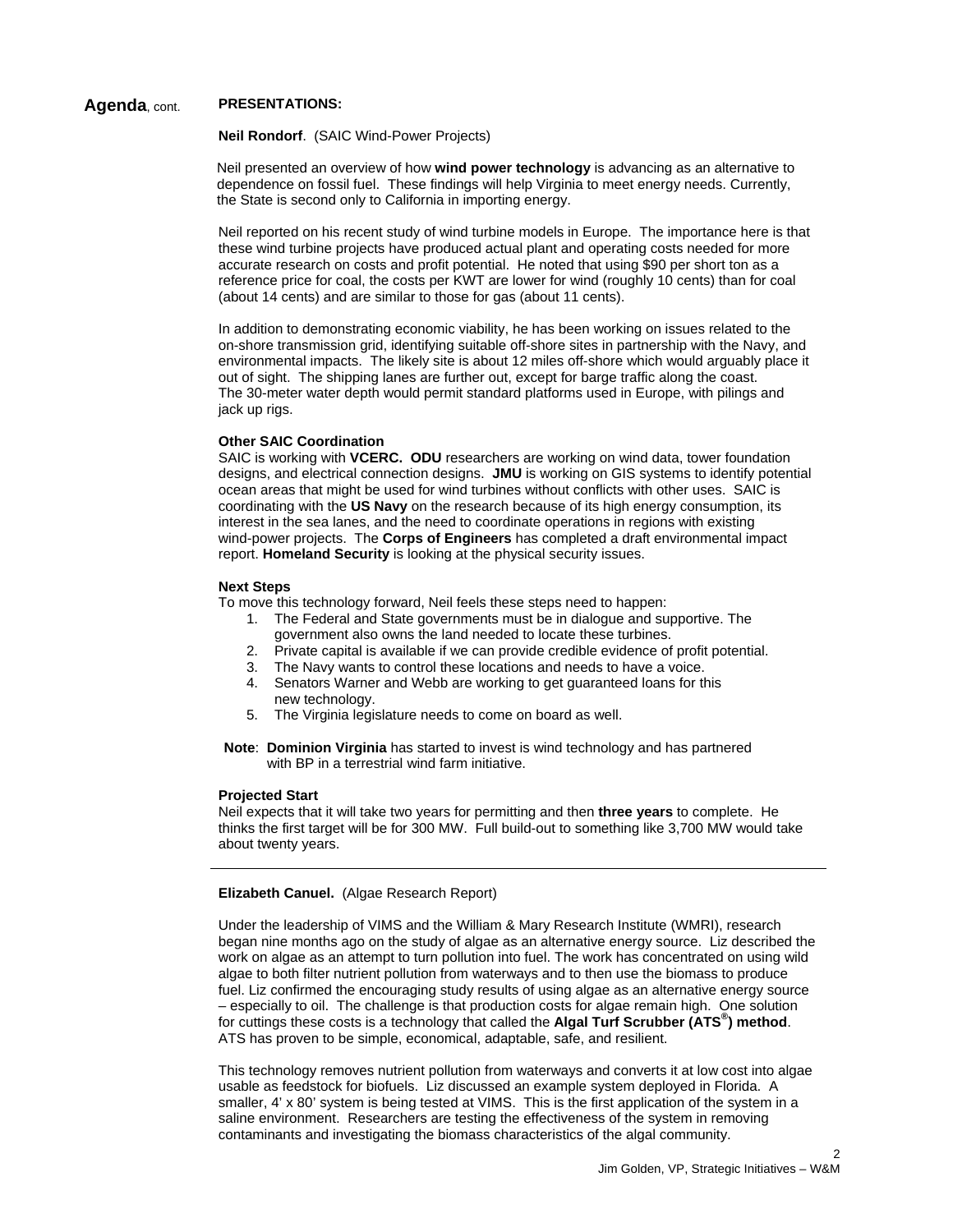# **Agenda**, cont. **PRESENTATIONS:**

#### **Elizabeth Canuel.** (Algae Research Report)

The economic viability of the technology depends on its dual products – cleaner water and fuel. The introduction of nutrient trading systems would increase its economic value.

**Potential partners** for this technology are industry, other universities, the VA Sea Grant Program, municipalities, and the military - especially Fort Eustis.

**Neil Rondorf** asked about the connection of this work to VCERC, and Liz explained that the work is complementary to research efforts at ODU and she is also working with colleagues at ODU. **Dennis Manos** noted that James Madison is coordinating a 25x25 state effort to shift energy to 25% renewables by 2025. That framework may provide a good way to coordinate many of our alternative energy initiatives.

#### **Russell Deyoung, Sr. Research Scientist/Atmospheric Science Division/NASA**  (Potential NASA/VIMS Collaborations)

Russell sees the potential for greater collaboration between VIMS and NASA concerning the **air-sea interface** and he discussed specific NASA applications.

**Example**: NASA can capture data and "true color" photos of the Chesapeake's algae growth patterns and the results from land runoff into the Bay. NASA wants to target **accurate oxygen level readings** from the Bay. The Calipso satellite could be used to generate profiles of oxygen concentrations in the water column, but it does not come often enough. So their goal is to start with Leer jet flights over the Bay to capture the data.

#### **Chris Edwards, System Engineering Directorate/NASA**

Chris**'** research is focused on **remote sensing** and **coastal mapping** to include high precision measurement of carbon dioxide and ground winds. He presented applications he felt would have interest to VIMS as well. These applications cover support from concept, testing, instrument design, to final product. He noted that if organizations had a measurement problem, NASA could design the best way to solve it.

#### **Examples:**

- NASA now has laser remote sensors that can **measure wind, cloud and aerosols in 3-D format**. Dennis Manos felt this technology would be excellent for Neil Rondorf's work to measure wind speeds.
- **Global Ozone Lidar Demonstrator**. This **hazard and avoidance technology** was designed to detect and avoid moon landing collisions with craters, boulders, or space junk. The laser can produce **profile views in 3-D**.
- **Water Vapor Lidar**. This is a smaller lidar model designed for Mars and Earth to measure  $CO<sub>2</sub>$  and could probably measure methane as well.
- **Micro Spectrometer Applications**. Working with GPS, these are the applications that NOAA/NASA uses to collect real-time data on wind speeds.

### **ROUNDTABLE UPDATES:**

**Lyle Varnell**. The next step following the **March 2009 VIMS Finance Forum** is to improve wins with the Small Business Innovative Research Program (SBIRs) by developing more effective "key word" searches. W&M has had a student working on this.

**Lee Beach**. Hampton Roads is developing a **Comprehensive Economic Development Strategy (CEDS)** required for U.S. Department of Commerce Economic Development Agency grants. Several groups will be working over the summer on sections of the strategy covering key sectors such as the military, the port, and tourism. He suggested that some of us might want to get involved in the energy and environmental sections of the study.